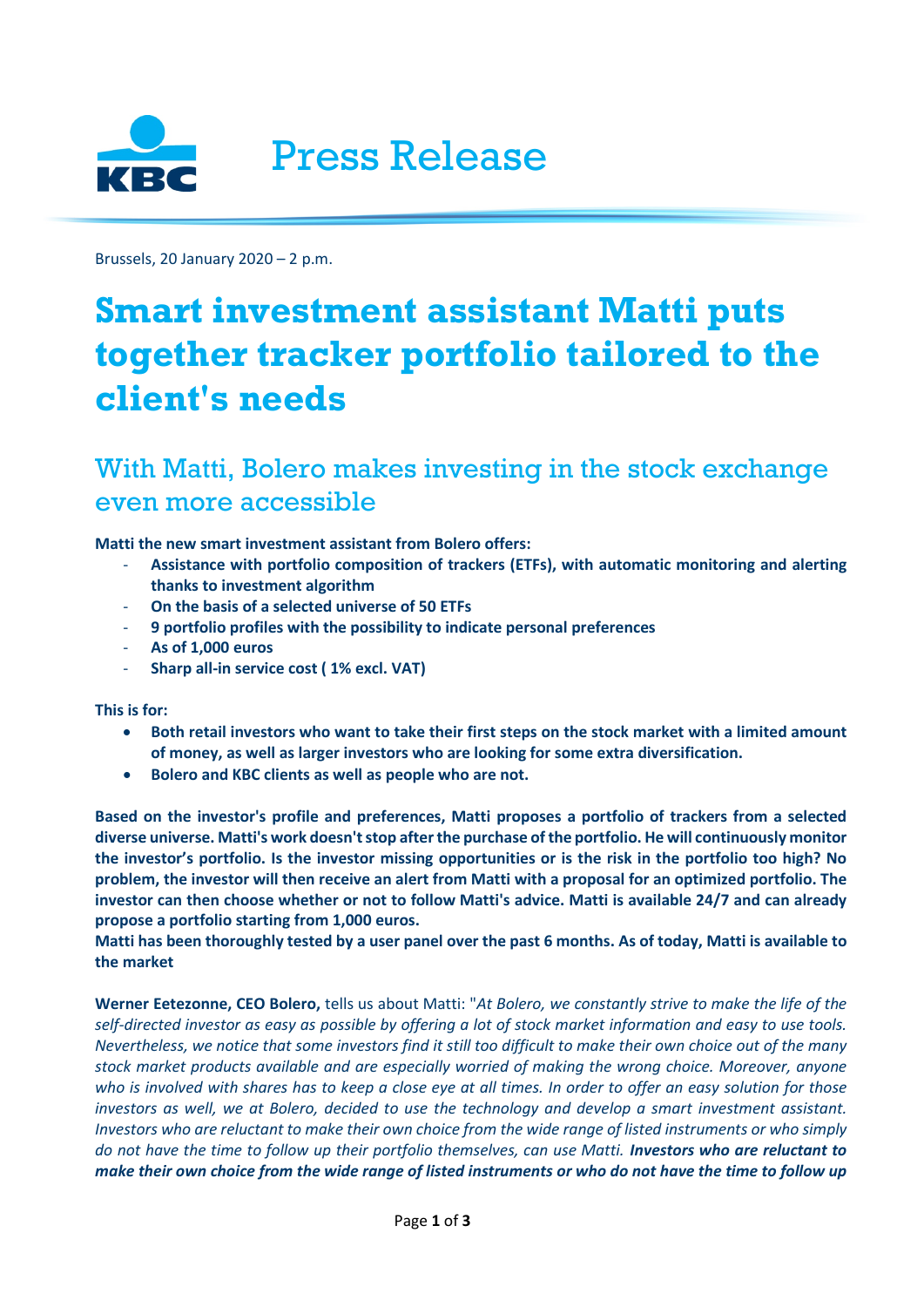*their portfolio themselves can now use Matti. A new and strategic step for Bolero to bring the stock market even closer to every investor*".

## **66% of Belgians are worried that their savings will not yield any return; yet investing remains difficult**

Commissioned by Bolero, the research agency iVOX conducted an online survey on investment and technology among 1,000 Belgians between the  $4<sup>th</sup>$  and the  $13<sup>th</sup>$  of December 2019. The sample was representative by gender, language, age and diploma. This market survey has reveiled that :

- 7 out of 10 Belgians think that saving doesn't pay off - and even costs money

- 6 out of 10 agree that investing pays more than saving.

- However, investing is still often seen as a risky activity for specialists, for which you need a lot of financial resources.

- 2 out of 3 Belgians agree that new technology makes their life easier.

- 6 out of 10 Belgians indicate that they would like to invest if it were less complex and if they could get a clearer picture of the returns in both good and bad times.

With Matti, Bolero wants to use smart technology to make investing less complex: away with stress of choice and the pressure to constantly have to monitor your portfolio.

The Matti platform is separate from Bolero, but of course makes use of the extensive stock market expertise present in that platform.

### **What does Matti look like?**

Matti is a browser-based web platform accessible from any PC, tablet or smartphone. Requesting a Matti account online takes about ten minutes.

The investor first goes through a questionnaire that in fifteen minutes probes his knowledge and experience of ETFs, his financial situation and his investment objectives (horizon, appetite for risk and return, etc.). Anyone who turns out to be insufficiently familiar with investing is not eligible for Matti. On the basis of this questionnaire, the algorithm then determines the maximum portfolio (risk) profile of the investor (from 1 to 9). The investor can also indicate a maximum of 4 preferences for his portfolio. For example, does he/she believe strongly in technology, gender equality or sustainability? He can indicate his or her preference in terms of sector, geography, theme or asset type.

Taking into account the portfolio profile and the preferences, Matti then generates automatically a personalised tracker portfolio. The target of Matti is to include at least 7 different trackers. Trackers are investment products that follow a basket of shares or a stock market index. These are popular products with both more dynamic and less active investors.

The investor can immediately see how the portfolio is spread over equity ETFs, bond ETFs and cash. In addition, he or she also gets a picture of what the portfolio can possibly yield in a positive, neutral and negative market scenario. Before signing the order, the investor also receives a fully detailed advice.

Matti continuously monitors the individual Matti portfolios. The client receives automatic notifications when the portfolio contains too much or too little risk compared to the model portfolio or it's composition deviates too much from the model portfolio. Matti therefore immediately prepares an optimised portfolio proposal for the investor. The investor then chooses whether to follow Matti's advice or not. Even less experienced investors can still complete and optimise an investment portfolio this way. Matti relieves them of all followup concerns and always reports transparently on the investment result.

Currently, the investor can only put together one portfolio with Matti. In the future, it will be possible to create different portfolios with e.g. different preferences and a different portfolio profile. Think, for example,